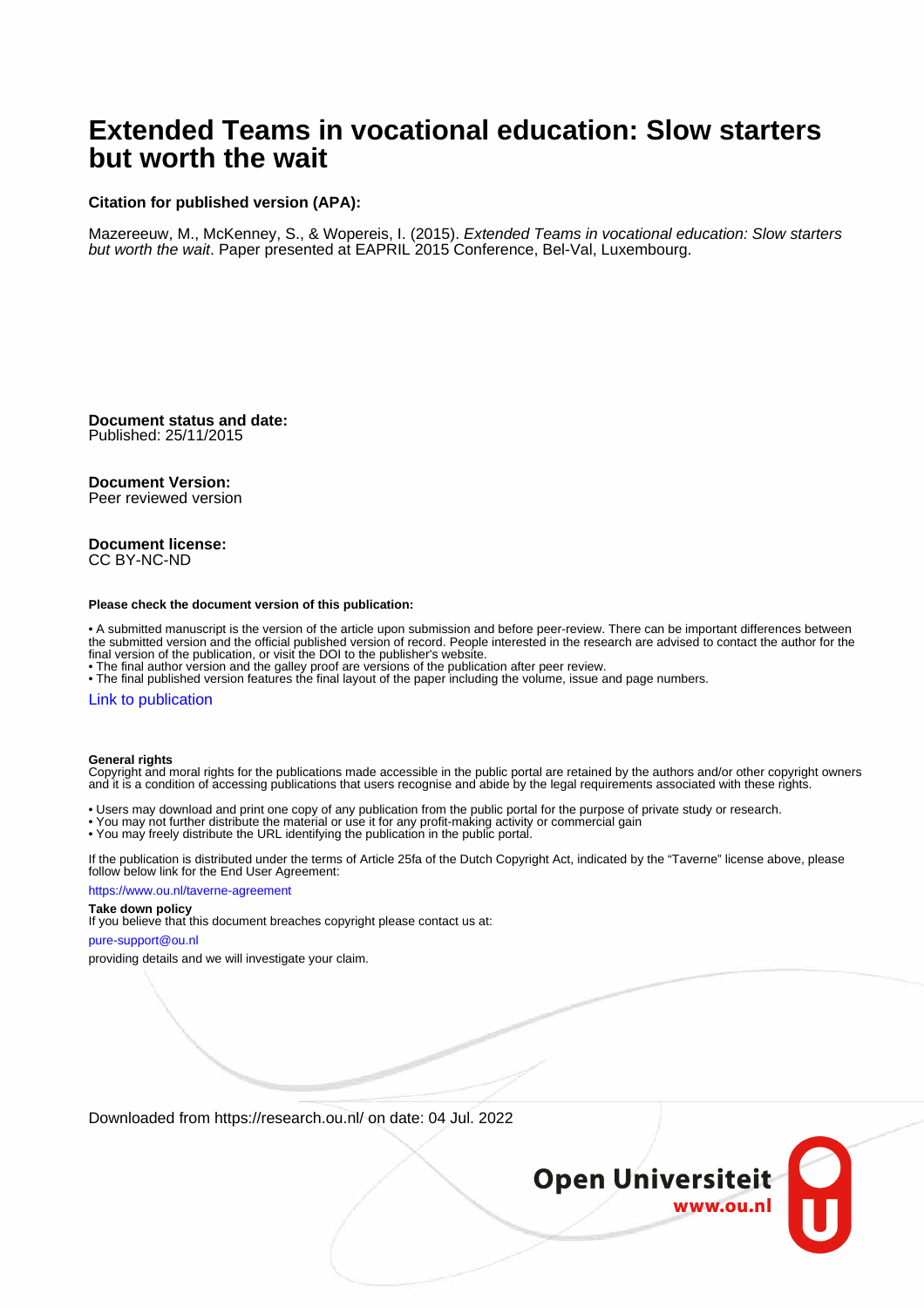

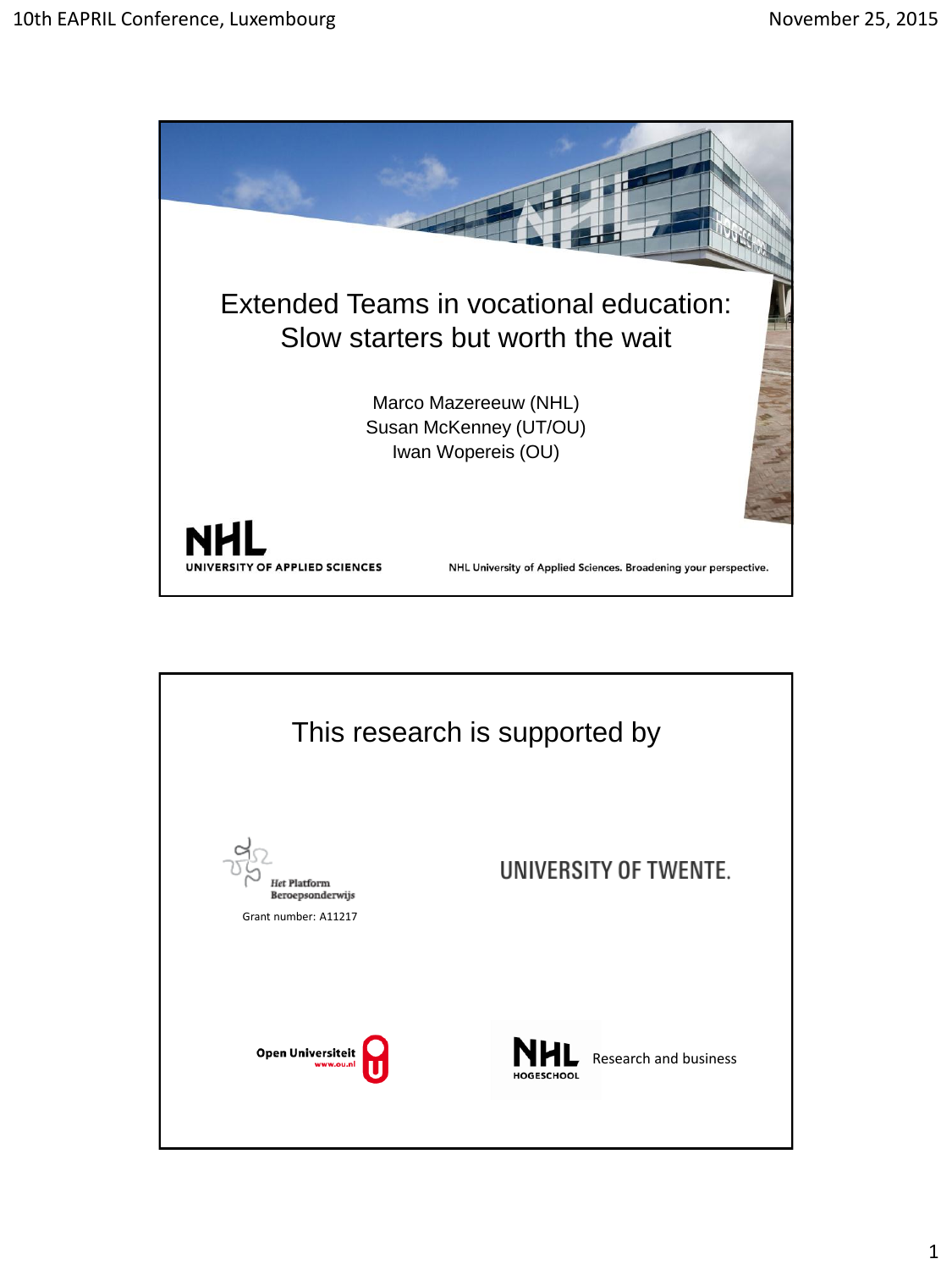

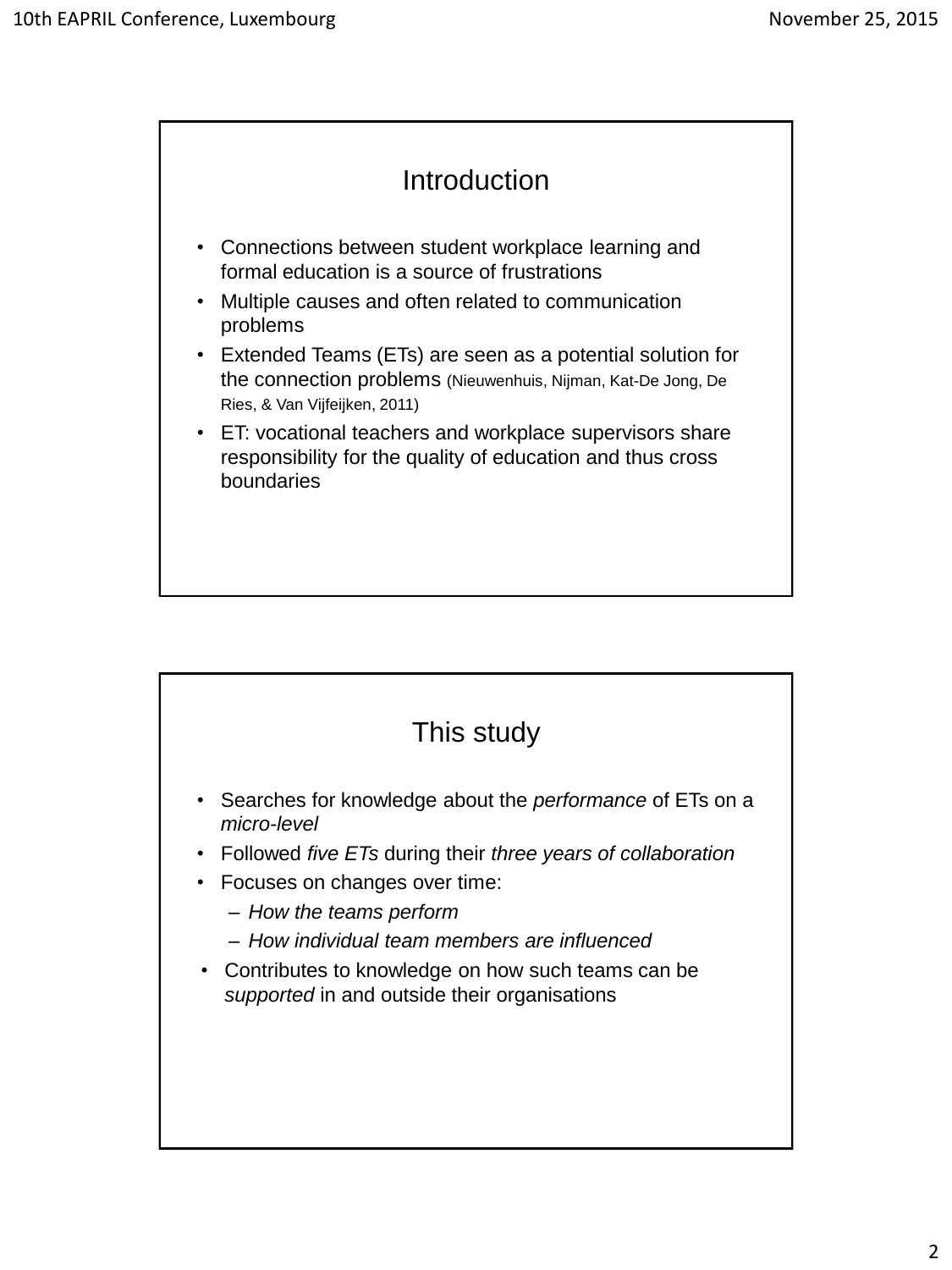

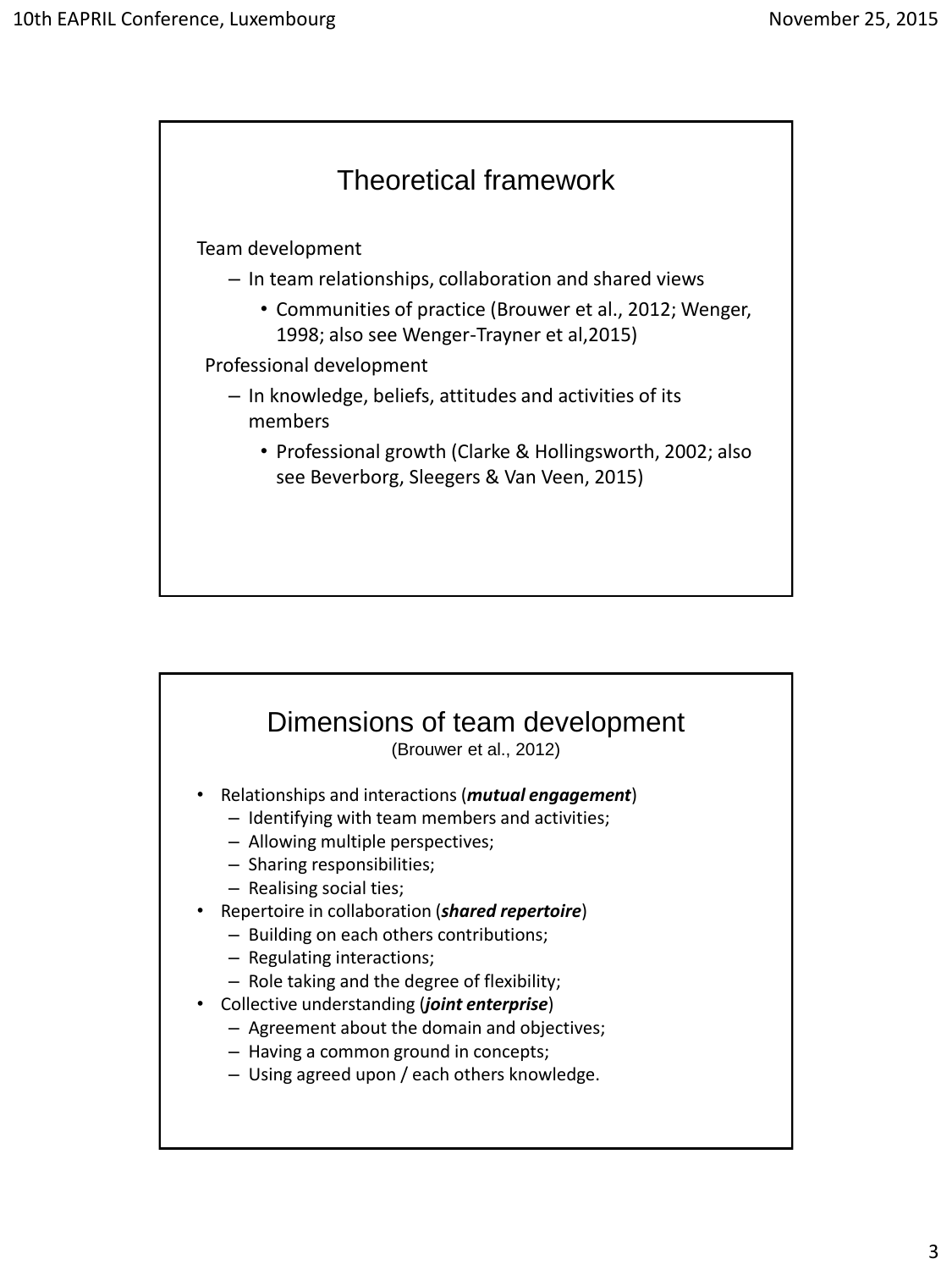

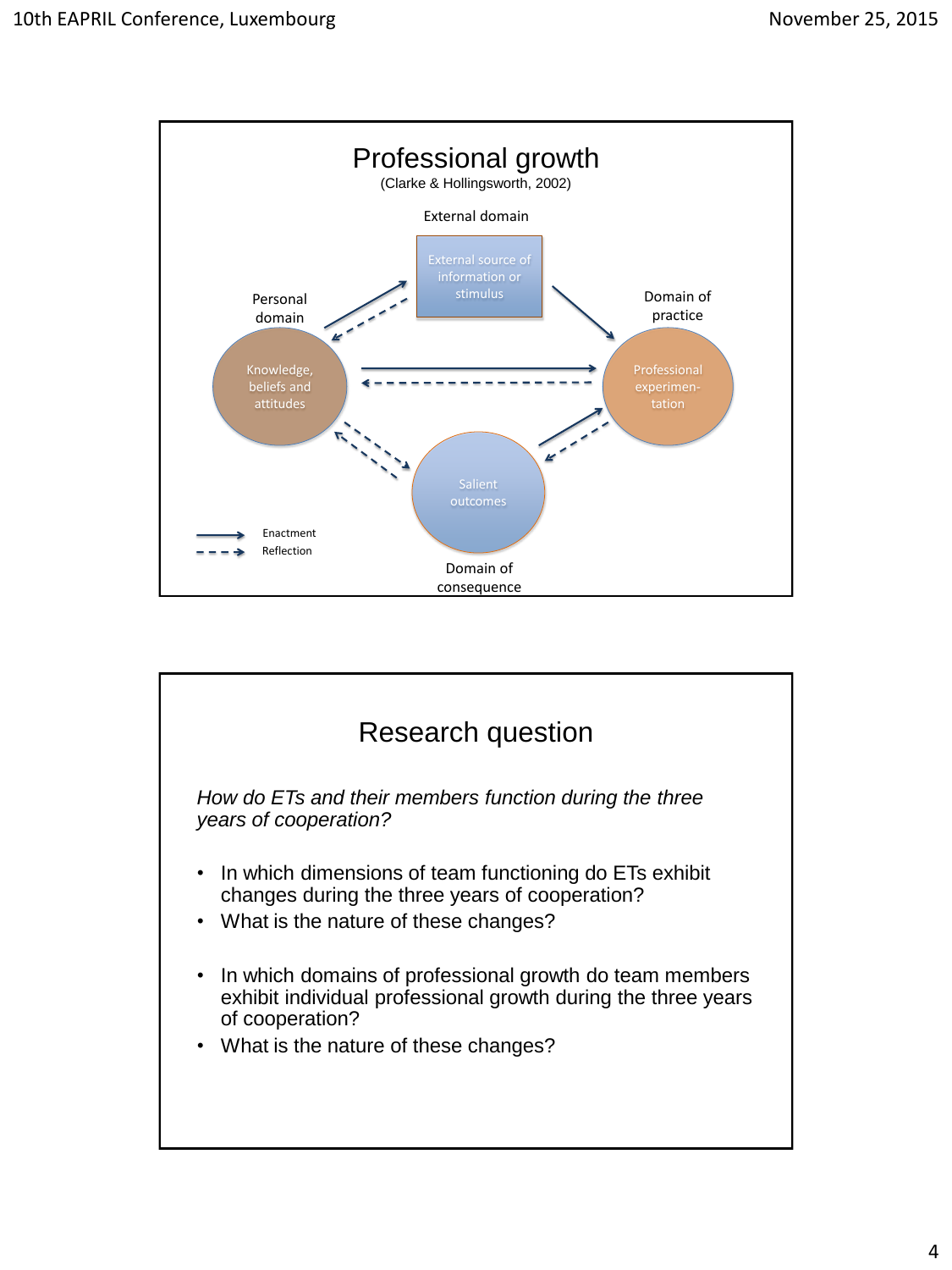| <b>Domain</b>                         | <b>Secondary</b><br><b>Vocational</b><br><b>Education (SVE)</b>                                                                                         | <b>Higher</b><br><b>Vocational</b><br><b>Education (HVE)</b> |
|---------------------------------------|---------------------------------------------------------------------------------------------------------------------------------------------------------|--------------------------------------------------------------|
| Education                             | <b>Fdu-SVF</b>                                                                                                                                          | Fdu-HVF                                                      |
| Economics                             | <b>ECO-SVE</b>                                                                                                                                          | <b>FCO-HVF</b>                                               |
| Technology                            | Tec-SVE                                                                                                                                                 | Tec-HVE                                                      |
| Ten meetings in the project (4, 3, 3) | - ETs shaped their educational interventions and evaluation<br>through workshops and team discussions<br>- Led by trainers / researchers of the project |                                                              |

|                                                             | Instruments                                 |                                                 |
|-------------------------------------------------------------|---------------------------------------------|-------------------------------------------------|
|                                                             | <b>Dimensions of team</b><br>functioning    | <b>Domains of professional</b><br>growth        |
| Questionnaire $(Q)$                                         |                                             | ✓                                               |
| Interview with individual team<br>members (II)              | ✔                                           | ✔                                               |
| Focus group interview with each<br>team $(FI)$              |                                             |                                                 |
| Team conversations during<br>meetings $(TC)$                | V                                           |                                                 |
| TC TC TC TC<br>ŦĊ<br>$II$ $F1$<br>$\Omega$<br>Q<br>Year one | ТC<br>т٢<br>П<br>F <sub>1</sub><br>Year two | <b>TC</b><br>ТC<br>Ш<br>- Fl<br>Q<br>Year three |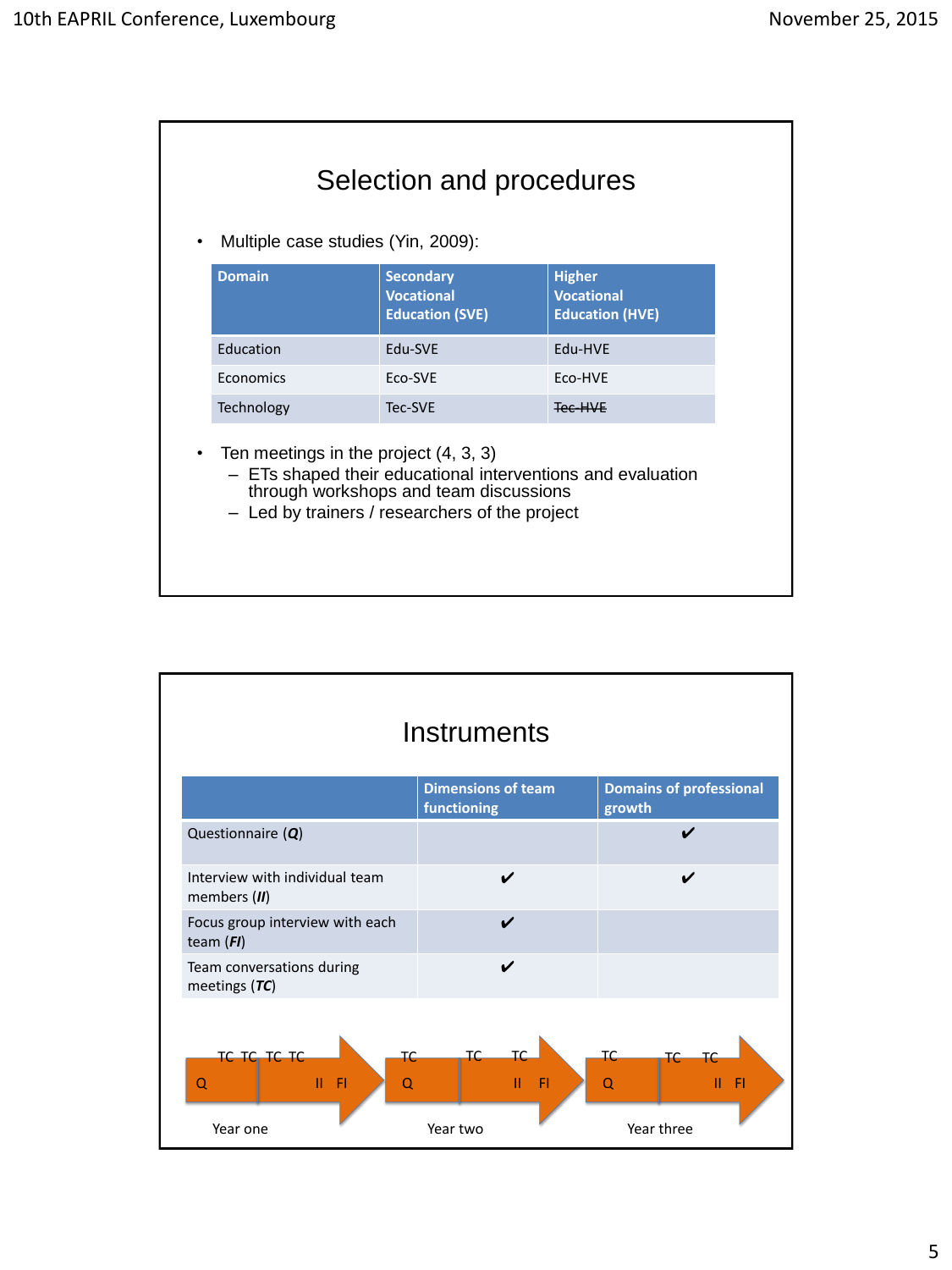

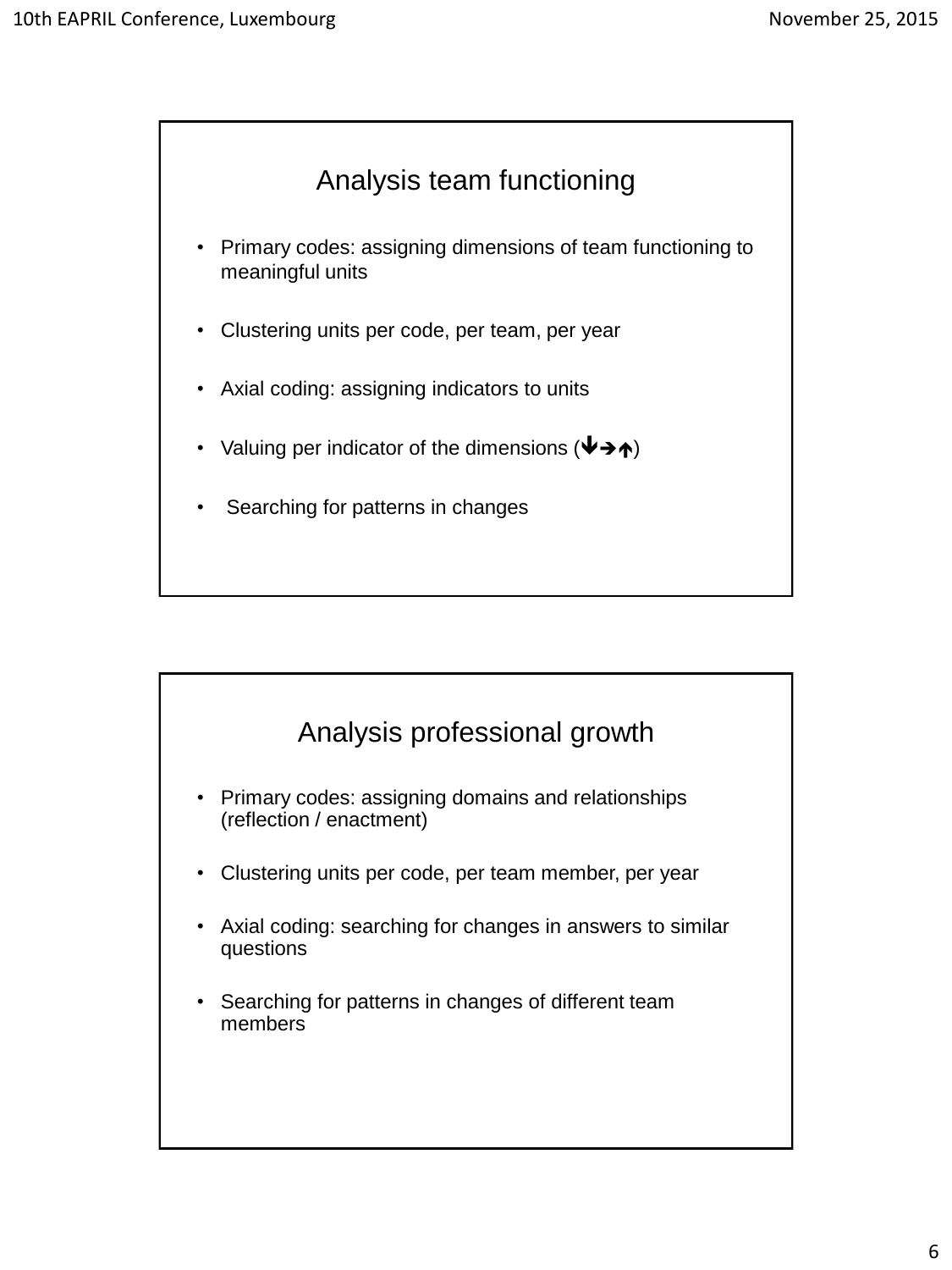

|                | Mutual engagement               |                                          |                                    |                                        |
|----------------|---------------------------------|------------------------------------------|------------------------------------|----------------------------------------|
|                | <b>Identifying with</b><br>team | <b>Allowing multiple</b><br>perspectives | <b>Sharing</b><br>responsabilities | <b>Realising social</b><br><b>ties</b> |
| $\mathbf{1}$   | <b>TAV</b>                      | 小小小                                      | 444                                | 业↓→                                    |
| $\overline{2}$ | ↓→→                             | ተተተ                                      | ↓→↑                                | 711                                    |
| 3              | 711                             | <b>111</b>                               | <b>111</b>                         | <b>ተተተ</b>                             |
| 4              | <b>ለተተ</b>                      | ተተተ                                      | <b>ተተተ</b>                         | <b>111</b>                             |
| 5              | 711                             | 711                                      | 711                                | 711                                    |

• Especially 'allowing multiple perspectives' displays growth

• Perspectives appear to be context-bound (school-workplace)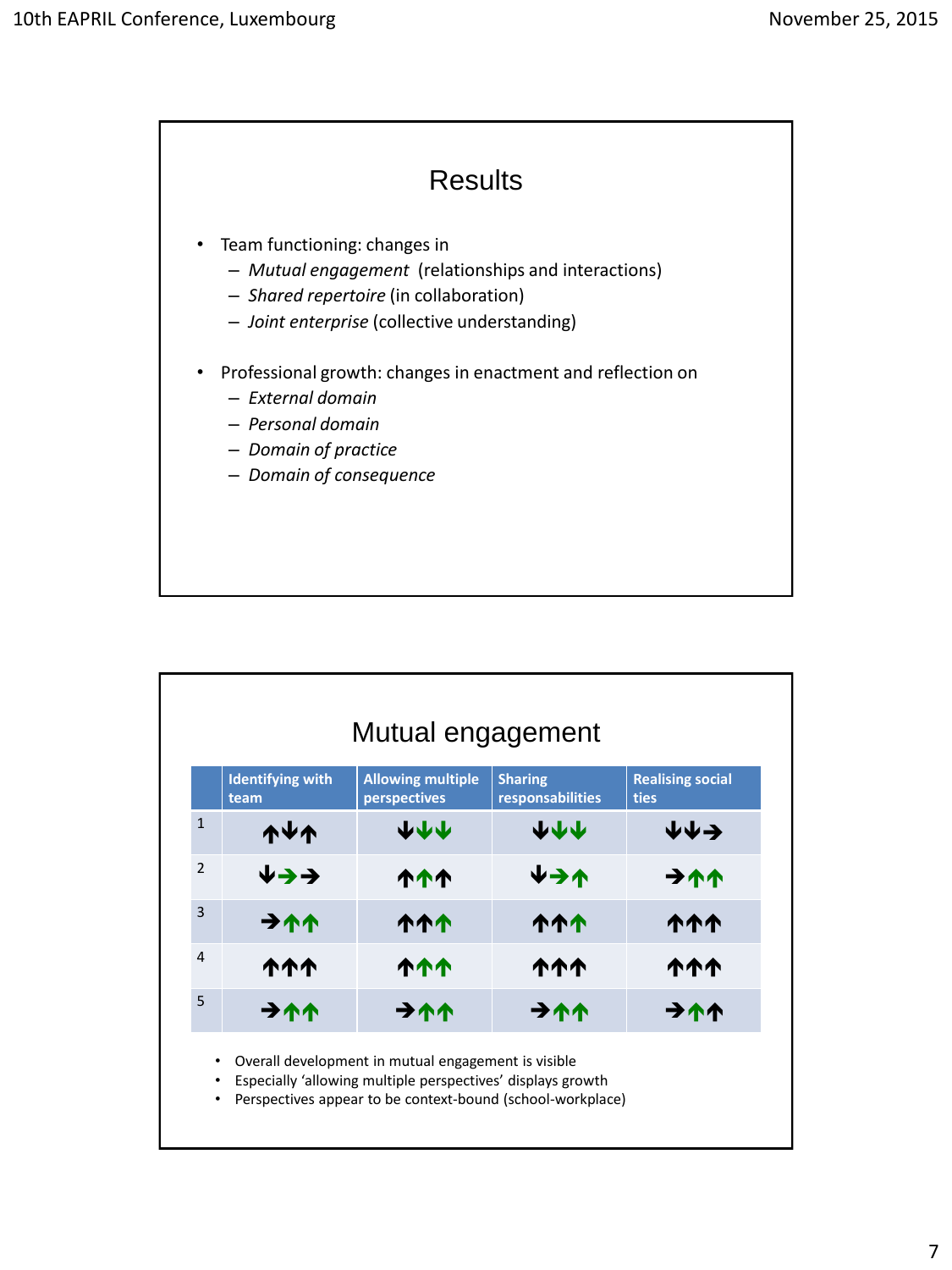|                                          | <b>Building on</b><br>contributions                                                                                                                                                                                                                                            | <b>Regulating</b><br><b>interactions</b> | (Flexible) role taking |
|------------------------------------------|--------------------------------------------------------------------------------------------------------------------------------------------------------------------------------------------------------------------------------------------------------------------------------|------------------------------------------|------------------------|
| $\mathbf{1}$                             | ₩₩₩                                                                                                                                                                                                                                                                            | ለታተ                                      | ተታተ                    |
| $\overline{2}$                           | <b>111</b>                                                                                                                                                                                                                                                                     | <b>ለተተ</b>                               | ↑↓→                    |
| $\overline{3}$                           | <b>Ψ个个</b>                                                                                                                                                                                                                                                                     | ナナイ                                      | <b>ለ</b> ቀ             |
| 4                                        | <b>111</b>                                                                                                                                                                                                                                                                     | ナナイ                                      | <b>ተተተ</b>             |
| 5                                        | $\rightarrow$ ለላ                                                                                                                                                                                                                                                               | ナナナ                                      | 711                    |
| $\bullet$<br>٠<br>$\bullet$<br>$\bullet$ | Overall little development in a shared repertoire<br>The regulation of interactions barely develops<br>Besides this, regulations strongly depends on the project organisation<br>Responsibility of the regulation seems to depend on the <b>context</b> (school-<br>workplace) |                                          |                        |

|                | <b>Agreement on domain</b><br>and objectives | Common ground in<br><b>Concept</b> | Agreement on the use of<br>knowledge |
|----------------|----------------------------------------------|------------------------------------|--------------------------------------|
| $\mathbf{1}$   | ルライ                                          | ሦተተ                                | <b>Ψ个个</b>                           |
| $\overline{2}$ | 711                                          | 711                                | <b>イナイ</b>                           |
| $\overline{3}$ | ナナイ                                          | 小小小                                | <b>ለተተ</b>                           |
| $\overline{4}$ | ナナイ                                          | ተተተ                                | <b>ለተተ</b>                           |
| 5              | <b>711</b>                                   | ナナイ                                | <b>ለተተ</b>                           |

• Particularly practical and context specific concepts and knowledge are being shared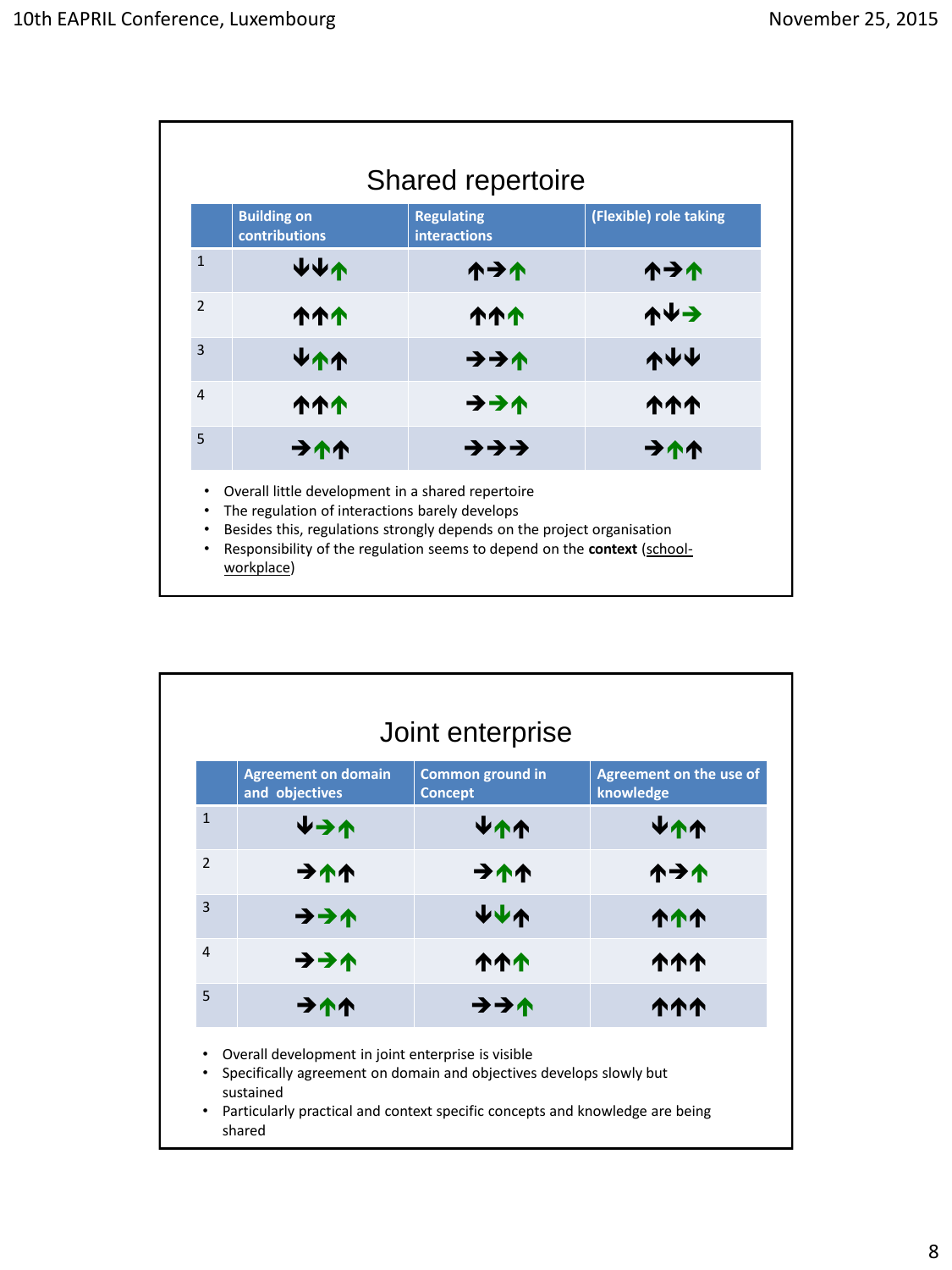

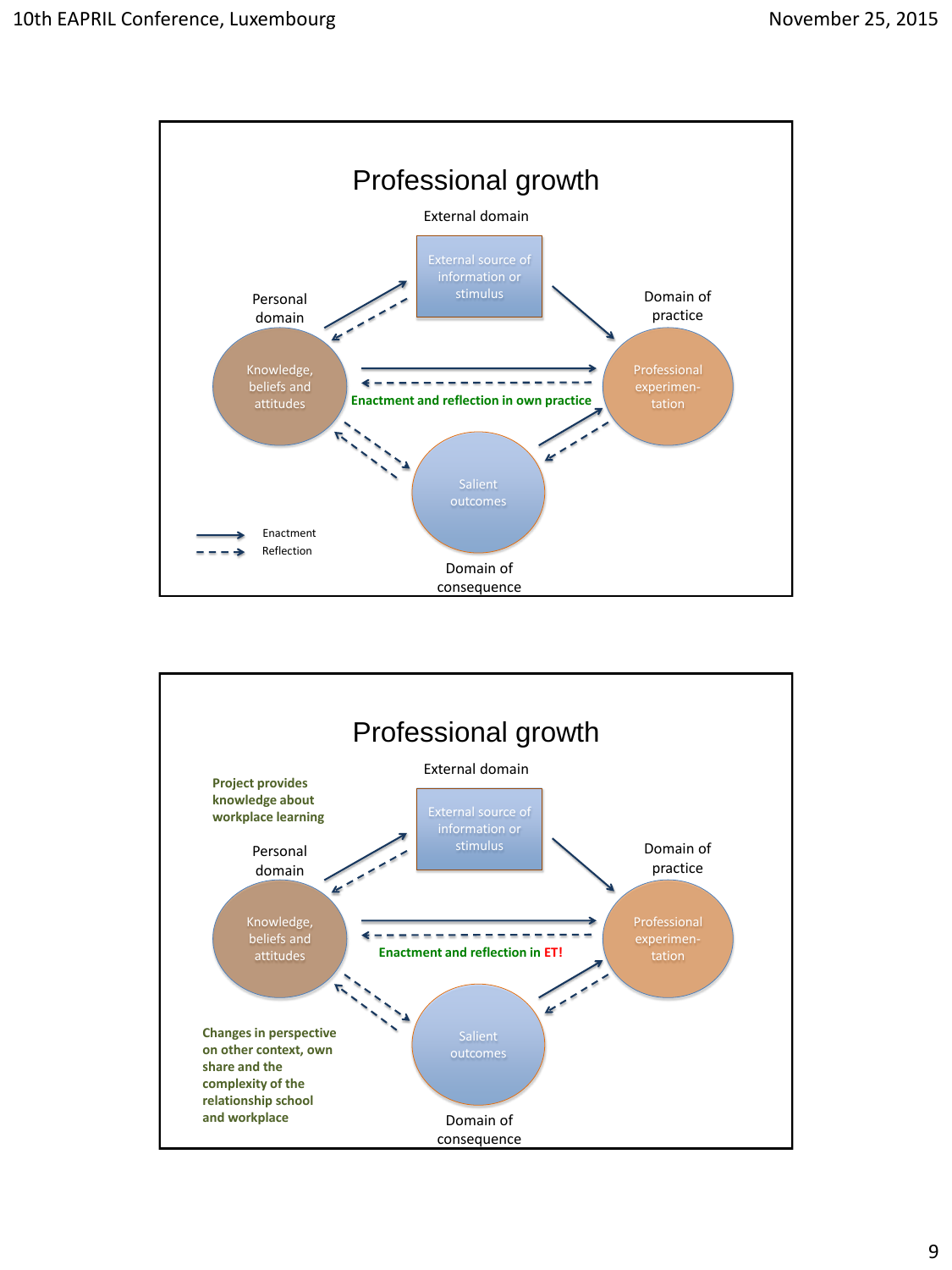

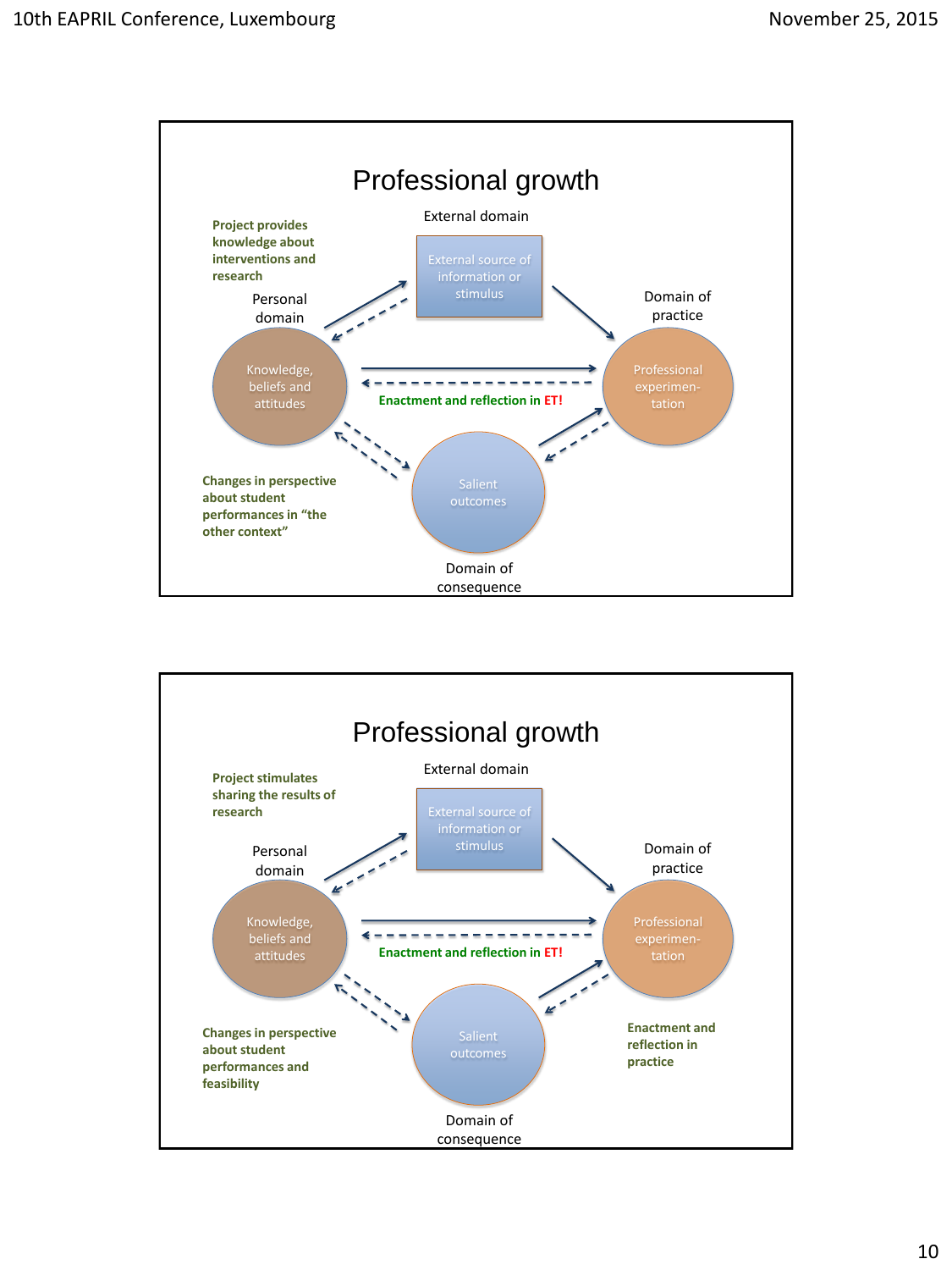